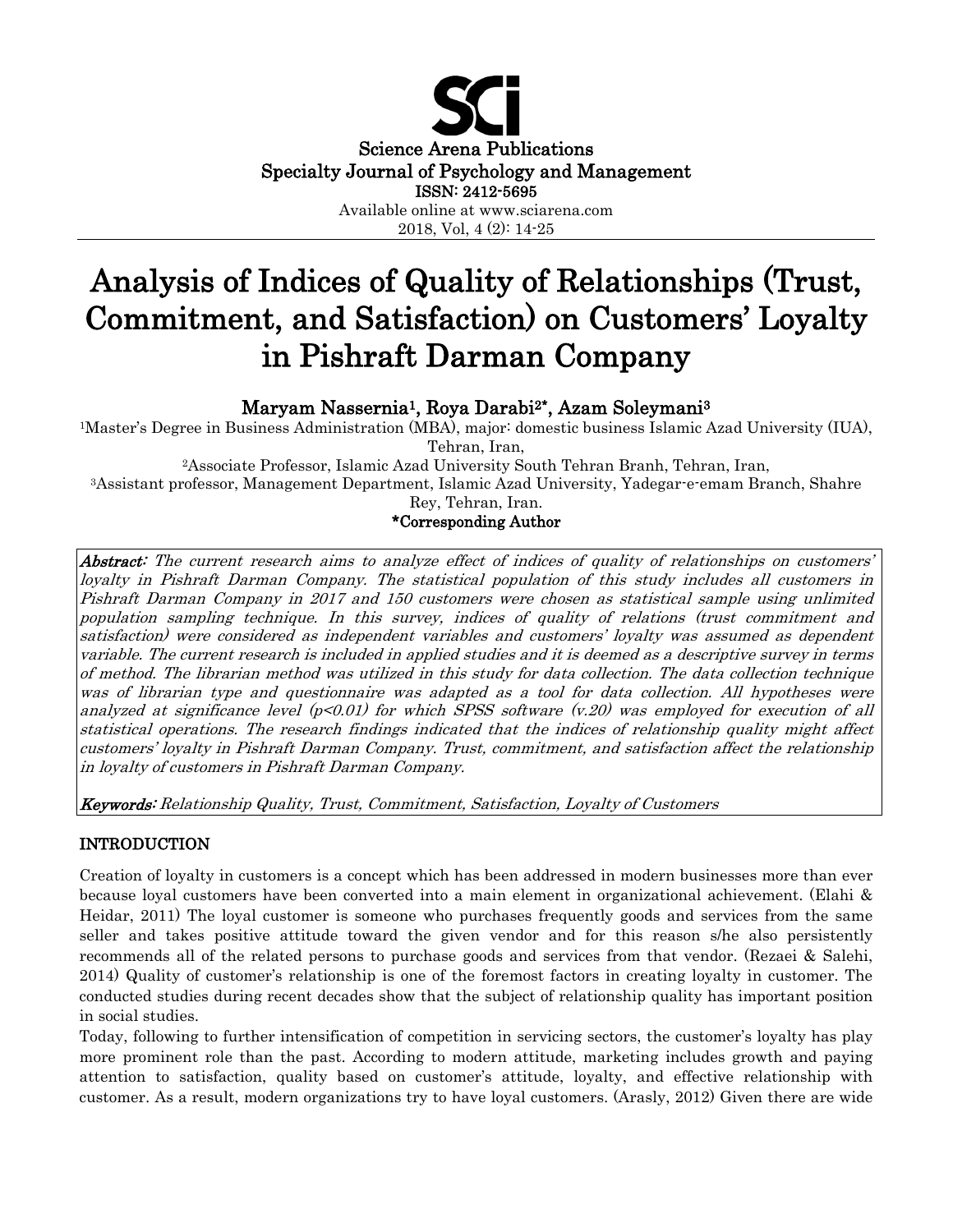interpersonal relations among service provider and customers in servicing sector, role of loyalty is especially important in this sector. Loyalty of customers has led to improve market share, capital return rate, and higher profitability for the servicing enterprises. (Balagu, 2012) Modern enterprises have found that keeping of the existing customers has much less cost than attraction of new customers. Therefore, customers and referents have become extraordinarily important than the past. In this regard, providing and improvement of satisfaction for customers has been converted into a very important operational objective in most of enterprises. Thus, enterprise should always observe and address their interaction with their customers and propose valuable goods and services to them by proper recognition and perception of requirements and values considered by the customers so that to create loyalty in them by satisfying them. However the extraordinary importance of customers has become the requirement for modern paradigm namely relationship-based marketing and this necessitates for employing of suitable relationship-based links to keep and maintain the customers. Similarly, in order to maintain customers, it requires establishing close and strong relationship with them to ensure from their commitment. High quality relationship is one that also creates trust and commitment rather than satisfaction with such a relationship. (Rahman & Ramli, 2016) In their studies, Rahman and Ramli (2016) indicated that indices of relationship quality (trust, commitment, and satisfaction) might lead to improvement of customers' satisfaction. Therefore we have dealt with the effect of indices of relationship quality (trust, commitment, and satisfaction) on commitment of customers in Pishraft Darman Company in this investigation.

#### Theoretical Foundations and Research Background

With the expansion of competition, saturation of many markets, continuous changes in the environment, and population composition, companies are faced with the fact that today, as in the past, they are no longer faced with a growing economic system and growing markets. Today, each customer has its own unique value and organizations must fight to gain more or less share in a steady or declining market. Marketers were thinking about finding a customer until yesterday, and sales teams were seeking to attract new customers, but in today's view, marketing means growing customer, paying attention to satisfaction, and effective communication with him, and quality from his point of view. In this regard, reducing costs and customers' risks to access products can be an important step in customer loyalty.

One of the most important factors that make companies pay more attention to customer loyalty, which is a concept beyond buying, is that keeping current customers is much cheaper than attracting new customers to companies. Some believe that communication with customers will always be profitable for the company, while in some industries and businesses, some customers are actually harmful to the company (Grönroos et al., 1994).

Due to the fact that customers' expectations are constantly rising, organizations are required to meet their expectations beyond the basic need of customer. They also have to focus their attention on customer satisfaction to build loyalty and trust through long-term, bilateral and profitable communication for both sides (Elahi and Heydari, 2005).

If customers do not face any unexpected risks or unexpected circumstances, trust will arise. When the customer trusts the service provider, the customer is expected to increase his satisfaction and loyalty towards the vendor. In general, if the consumer does not trust the supplier based on past experience, the customer will probably not be satisfied with the supplier. Research has proven that trust affects long-term satisfaction. When the customer's trust in the supplier is built, his satisfaction will be strengthened over time. On the other hand, gaining customer trust is a major factor in customer loyalty. Since trust can reduce the risk in the process of creating an exchange relationship, customers tend to show their partnership with the trusted service provider with evidence of their loyalty. This means that when customers trust the service provider, they constantly use the service and even recommend the service to others (Disk & Basu, 1994).

Over time, organizations that were able to meet customers' satisfaction with the highest level of facilities and resources, standard services, and the lowest costs can increase customer satisfaction. On the other hand, due to the positive relationship between satisfaction and loyalty, organizations should seek to increase high-value service delivery (Ballugo, 2002).

Marketers are of the opinion that creating loyal customers can bring positive benefits to the company. Some of these benefits include: increased sales, reduced costs, and predictable corporate profits. Some researchers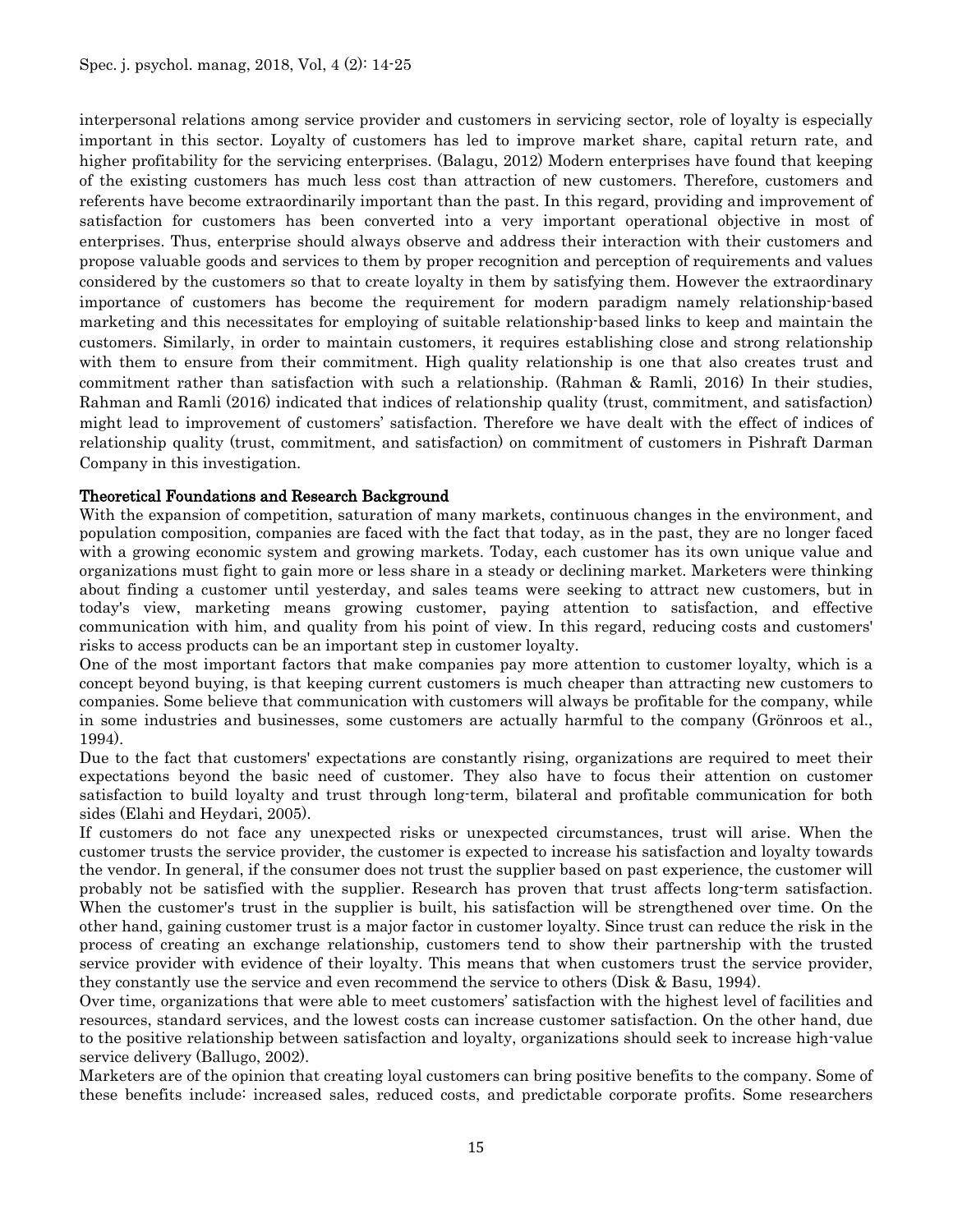have identified customer loyalty as a key source of corporate competitive advantage over competitors, and they see it as a key to the survival and growth of the company (Jans and Taylor, 2007).

Toumaj and Sabaghpour (2016) introduced the overall quality of customer relationship that includes customer satisfaction, trust and commitment as the most important factors of customer loyalty. Ahmadi and Asgari (2015) showed that service quality, satisfaction and trust have a positive effect on customer loyalty. Darvish (2012) have shown that trust, commitment, and quality of perceived services (components of customer relationship quality) also have a positive impact on customer loyalty. Rahman and Ramil (2016) investigated the impact of customer relationship quality on customer loyalty. According to the studies, the results of the research indicated that the quality indices of the relationship (trust, commitment, satisfaction) lead to increased customer loyalty.

Toumaj and Sabaghpour (2016) examined the impact of customer relationship quality on customer loyalty. This paper reviews the studies conducted on marketing to investigate the impact of customer relationship quality on customer loyalty. The quality of customer relationship has many dimensions. Most of the research carried out believe that it involves satisfaction, trust and commitment of customers. Unlike many marketing research that only consider customer satisfaction with the goods or services received as a factor of customer loyalty, this research has introduced the overall quality of customer relationship that includes customer satisfaction, trust, and commitment as the most important factor in customer loyalty.

Ahmadi and Asgari (2015) examined the relationship between customer service quality, customer satisfaction, trust and loyalty at passenger terminals. All of these variables have a significant impact on the performance of travel companies. Data were collected through a questionnaire designed by the researchers. These questionnaires were distributed among customers of passenger terminals in Tehran. The confirmatory factor analysis and structural equation modeling were used to evaluate and test the hypotheses. All hypotheses were approved. This research also has useful practical applications in areas such as service quality, satisfaction, trust and loyalty. The results of the research showed that the quality of service, satisfaction and trust have a positive effect on customer loyalty.

Dervish (2012) examined the effect of customer relationship quality factors on customer loyalty of Saipa's after sales service dealers. According to the results obtained in this research, the service provider should pay more attention to the quality of the relationship with customers in order to make their customers loyal. This research also shows that trust, commitment, and the quality of perceived services (components of customer relationship quality) also have a positive impact on customer loyalty. According to the results of a research carried out at Saipa's after sales service departments in Tehran, only one component of customer relationship quality (satisfaction) has not had any effect on customer loyalty. In this study, the quality of perceived service, trust, and then commitment has the most effect on loyalty, respectively.

Amer and Mahmoud (2017) examined the effectiveness of developing a marketing strategy in Indonesia's insurance industry. The results of their research indicated that organizational image, service quality, trust and customer satisfaction are positively and significantly related to customer loyalty.

Rahman and Ramil (2016) investigated the impact of customer relationship quality on customer loyalty. According to the results, the results of the research indicated that the quality indices of the relationship (trust, commitment, satisfaction) lead to increased customer loyalty.

Eikru and Mat (2008) examined the effect of six variables of the quality of perceived services, perceived value, customer satisfaction, organization image, commitment and trust on customer loyalty in South Thailand Bank. Their research results showed that, firstly, only the image of the organization has a direct impact on customer loyalty. Secondly, the quality of perceived service has a positive effect on customer satisfaction. Thirdly, the image of organization and trust have a positive impact on commitment.

Kakres and Paparoidamis (2007) examined the relationship between functional quality, technical quality, and satisfaction with communication, commitment, and loyalty. Their research results showed that functional quality and technical quality have a significant impact on customer satisfaction. Second, satisfaction has a strong impact on trust, commitment and loyalty. Third, trust and commitment have an important mediating role in the relationship between satisfaction and loyalty. Trust has a significant impact on commitment.

Dimetrads (2006) states that customer satisfaction has a positive impact on trust and commitment. Also, trust is tangibly linked to commitment. Commitment is also recognized as the most important predictor of customer loyalty. Therefore, trust and commitment play an important role in enhancing the relationship between customer satisfaction and customer loyalty.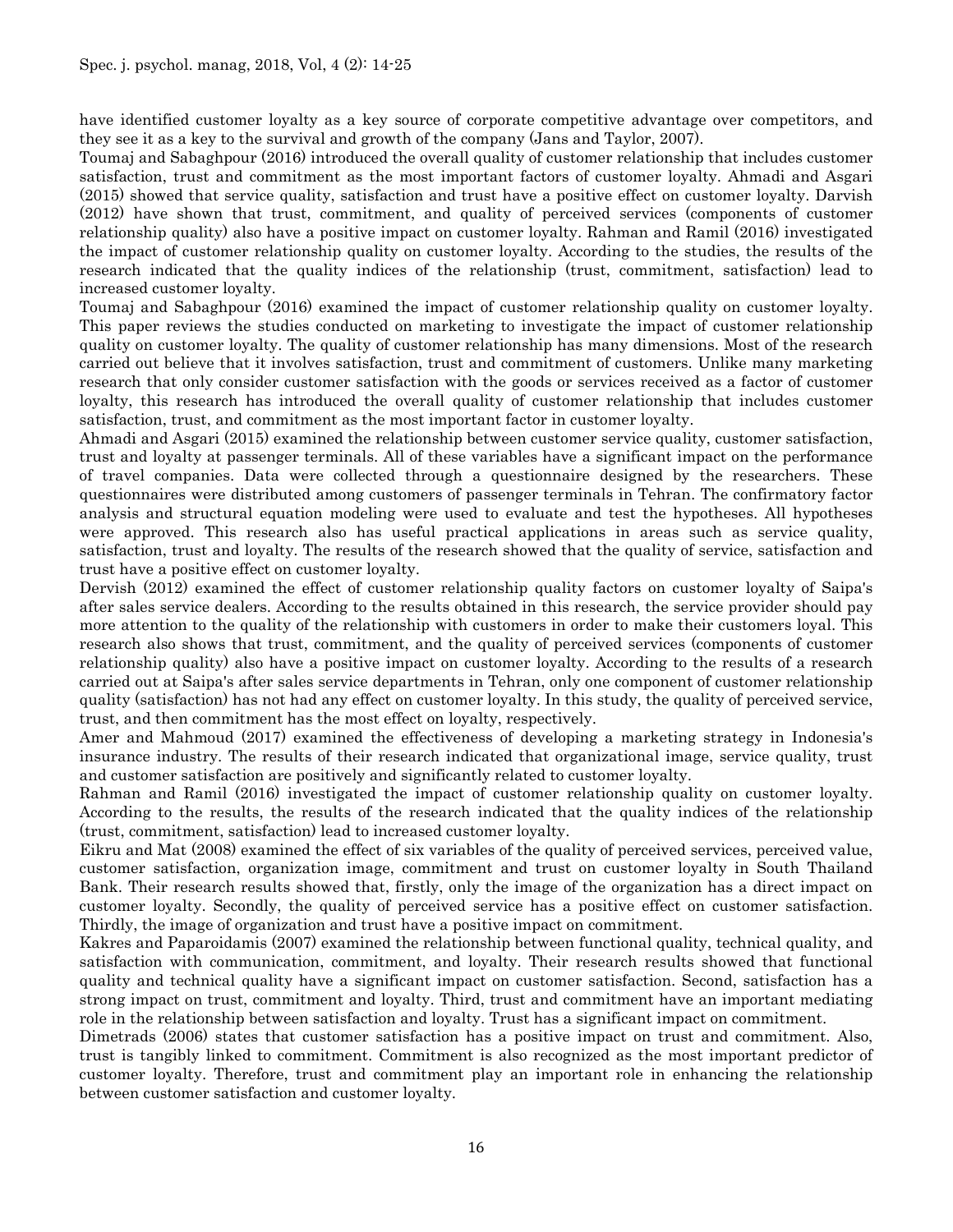# Methodology

The present research is of applied type in terms of objective and of survey type in terms of descriptive execution. Data are collected in this study by two types of librarian and field methods. In fact, in librarian method data are utilized for codification of subject literature and formulation of theoretical framework in study. Also in the field method, researcher collects data using questionnaire as one of the most prevalent tools through gathering of information. The statistical population comprises of all customers of Pishraft Darman Company in 2017. The unlimited population sampling has been employed to determine sample size by means of Cochran's formula we use it as follows:

- n- Sample size
- p- Success ratio of hypotheses; and
- q- Failure ratio of hypotheses
- e- Estimation error of sample
- Z- Percent of standard error with reasonable reliability.

$$
n = \frac{\frac{z^2 \alpha}{2pq}}{e^2} \qquad \qquad n = \frac{1.96^2 \times 0.5 \times 0.5}{0.80^2} = 150
$$

The statistical population of study includes 150 customers of Pishraft Darman Company. In this regard, 200 questionnaire forms were distributed and out of them 150 questionnaire forms were received.

# Research variables

# Loyalty:

In order to measure variable of customer's loyalty, a scale has been designed by Chen and Cho (2009) and it was translated by Vazifehdoost and Memaarian (2014) and this scale will be utilized. This part of questionnaire includes 6 items. This questionnaire will be answered by the respondents by LIKERT 5-scale spectrum (ranging from strongly disagree 1 through strongly agree 5) and the scores derived by application of LIKERT spectrum for this questionnaire form as the basis for analyses.

# Trust:

In order to measure variable of trust in customers, a scale is utilized that it was designed by Chen and Cho (2009) and this scale was translated and localized by Vazifehdoost and Memaarian (2014) and it is employed for this measurement, this part of questionnaire includes 8 items. This questionnaire will be answered by the respondents by LIKERT 5-scale spectrum (ranging from strongly disagree 1 through strongly agree 5) and the scores derived by application of LIKERT spectrum for this questionnaire form as the basis for analyses.

#### Commitment:

To measure variable of commitment in customers, a scale was employed that it was designed by Roman and Roiser (2005) and it was translated by Pejman and Kazemi Mahyari (2015) and it will be utilized in this analysis. This part of questionnaire comprises of 5 items. This questionnaire will be replied by the respondents by LIKERT 5-scale spectrum (ranging from strongly disagree 1 through strongly agree 5) and the scores derived by application of LIKERT spectrum for this questionnaire form as the basis for analyses.

#### Satisfaction of relationship:

A questionnaire has been utilized in this study for analysis and measurement of satisfaction of customer's relationship that has been translated and drawn up by Moghimi and Ramezan (2013). This part of questionnaire includes 6 questions. This inventory will be replied by the respondents based on LIKERT 5 scale spectrum (ranging from strongly disagree 1 through strongly agree 5) and the scores derived by application of LIKERT spectrum for this questionnaire form as the basis for analyses.

#### Conceptual model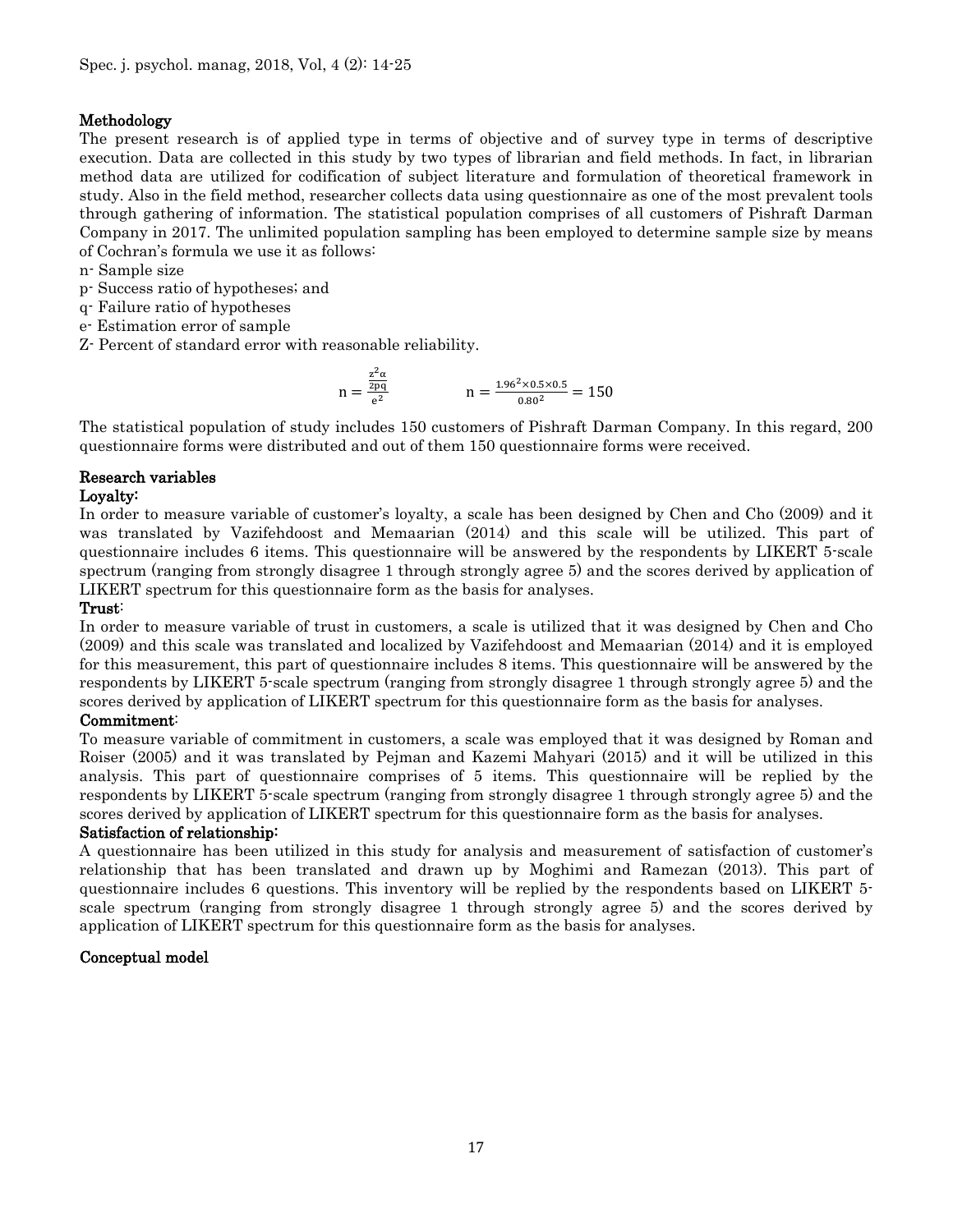

Figure 1. Research model (Rahman & Ramil, 2016)

#### Research hypotheses Major hypothesis

- The indices of relationship quality affect the customers' loyalty in Pishraft Darman Company. Minor hypotheses
- Trust affects the loyalty of customers in Pishraft Darman Company.
- Commitment affects the loyalty of customers in Pishraft Darman Company.
- Relationship satisfaction affects the loyalty of customers in Pishraft Darman Company.

# Research findings

With respect to the following table, indices of descriptive statics are shown for main variable of research.

| <b>Table 1:</b> Describerve statistics of research variables |           |           |                          |           |                    |                       |           |
|--------------------------------------------------------------|-----------|-----------|--------------------------|-----------|--------------------|-----------------------|-----------|
|                                                              |           |           | Quantity Minimum Minimum |           | Mean               | Standard<br>deviation | Variance  |
|                                                              | Statistic | Statistic | Statistic                | Statistic | Standard deviation | Statistic             | Statistic |
| Customers' loyalty                                           | 150       |           | $\overline{5}$           | 3.6911    | 0.05670            | 0.69444               | 0.482     |
| Relationship<br>quality                                      | 150       | 1.23      | 4.78                     | 2.8486    | 0.04190            | 0.51319               | 0.263     |
| Trust                                                        | 150       | 1         | 5                        | 2.8833    | 0.06660            | 0.81753               | 0.665     |
| Commitment                                                   | 150       | 1.20      | $\overline{4}$           | 3.0078    | 0.04984            | 0.61041               | 0.373     |
| Satisfaction                                                 | 150       |           | 5                        | 2.7444    | 0.05852            | 0.71671               | 0.514     |
| Valid N (listwise)                                           | 150       |           |                          |           |                    |                       |           |

Table 1. Descriptive statistics of research variables

# Test of normality of data (Kolmogorov-Smirnov (K-S))

In order to identify type of used test for research hypotheses, we have firstly analyzed normality or abnormality of the given data relating to hypotheses by Kolmogorov-Smirnov (K-S) test and then the suitable parametric or non-parametric statistical methods have been utilized for the test. Therefore, hypotheses will be given as follows:

 $H_0 =$  Distribution of given observations is normal.

 $H_1$ = Distribution of given observations is not normal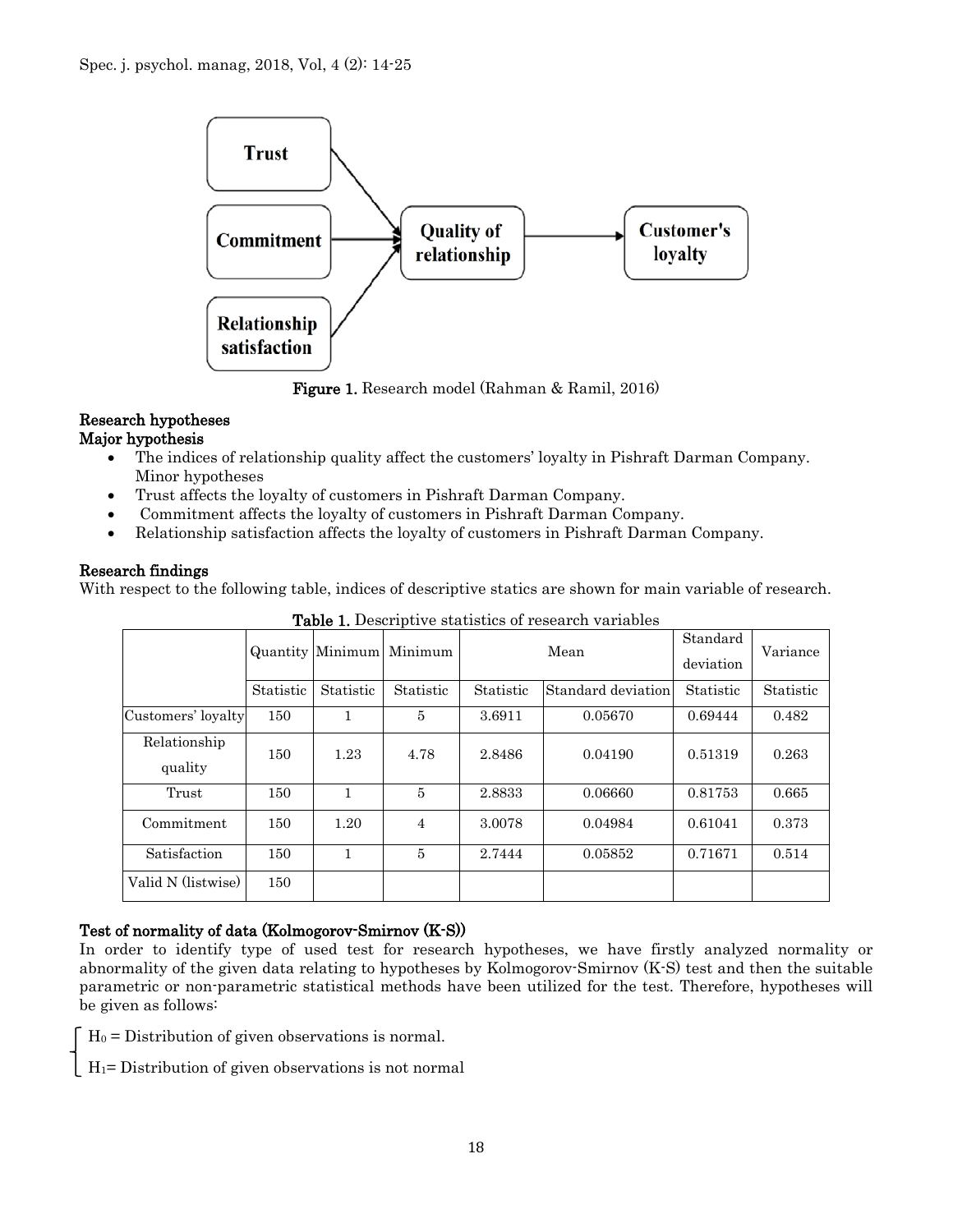|                            |                       | Customers'<br>lovalty | Relationship<br>quality | Trust    | Commitment | Satisfaction |
|----------------------------|-----------------------|-----------------------|-------------------------|----------|------------|--------------|
| Quantity                   |                       | 150                   | 150                     | 150      | 150        | 150          |
|                            | Mean                  | 2.6911                | 2.8486                  | 2.8833   | 3.0078     | 2.7444       |
| Normal indices             | Standard<br>deviation | 0.69444               | 0.51319                 | 0.81573  | 0.61041    | 0.71671      |
| The maximum                | Absolute              | 0.135                 | 0.104                   | 0.140    | 0.272      | 0.234        |
| intensity of               | Positive              | 0.135                 | 0.104                   | 0.140    | 0.272      | 0.234        |
| difference                 | Negative              | $-0.099$              | $-0.081$                | $-0.102$ | $-0.262$   | $-0.150$     |
| Kolmogorov Smirnov z value |                       | 1.452                 | 1.274                   | 1.113    | 1.482      | 1.212        |
| Significance level         |                       | 0.059                 | 0.078                   | 0.106    | 0.055      | 0.90         |

Table 2. Kolmogorov-Smirnov (K-S)

- a. Test distribution is normal.
- b. Calculated from data.
- Analysis on above-said table:

According to the results of Table (4-8) with respect to significance levels (0.05) for variables of customers' loyalty, relationship quality (0.07), trust (0.10), commitment (0.05), and satisfaction (0.09) have been calculated and since these values are greater than  $(a=1\%)$  i.e. (sig<a) thus one can find that null hypothesis  $(H<sub>0</sub>)$  is verified and  $H<sub>1</sub>$  is rejected. Therefore hypothesis of normality is confirmed for distribution of observations and statistical parametric tests can be utilized.

#### Test of research minor hypotheses:

#### Pearson's correlation test:

Given that hypotheses are of relational type and in order to make variables as normal, Pearson's correlation coefficient has been adapted to test hypotheses. The Pearson's correlation test is used for determination of rate and intensity of relation between two variables in which the output of this test is dervied by means of SPSS (v.20) as follows.

#### Major hypothesis:

H0: The indices of relationship quality do not affect customers' loyalty in Pishraft Darman Company. H1: The indices of relationship quality affect customers' loyalty in Pishraft Darman Company.

|                          |                       | Relationship quality | Customers' loyalty |
|--------------------------|-----------------------|----------------------|--------------------|
|                          | Pearson's correlation |                      | $0.570$ **         |
| Quality of relatiionship | Significance level    |                      | 0.000              |
|                          | Quantity              | 150                  | 150                |
|                          | Pearson's correlation | $0.570**$            |                    |
| Customers' loyalty       | Significance level    | 0.000                |                    |
|                          | Quantity              | 150                  | 150                |

Table 3. The rate of correlation between indices of relationship quality in customers' loyalty

\*\* Correlation at significance level 1%

#### Result of hypothesis:

According to Table (3), the correlation value amounts to r=0.570 where with respect to significance level (Sig=0.000) and this value is smaller than  $(a=1%)$  i.e. (Sig<a) it can be found that null hypothesis (H<sub>0</sub>) is disproved and  $H_1$  is confirmed. Namely, it can be concluded that paramters of relationship quality affect customers' loyalty in Pishraft Darman Company at confidence level (99%).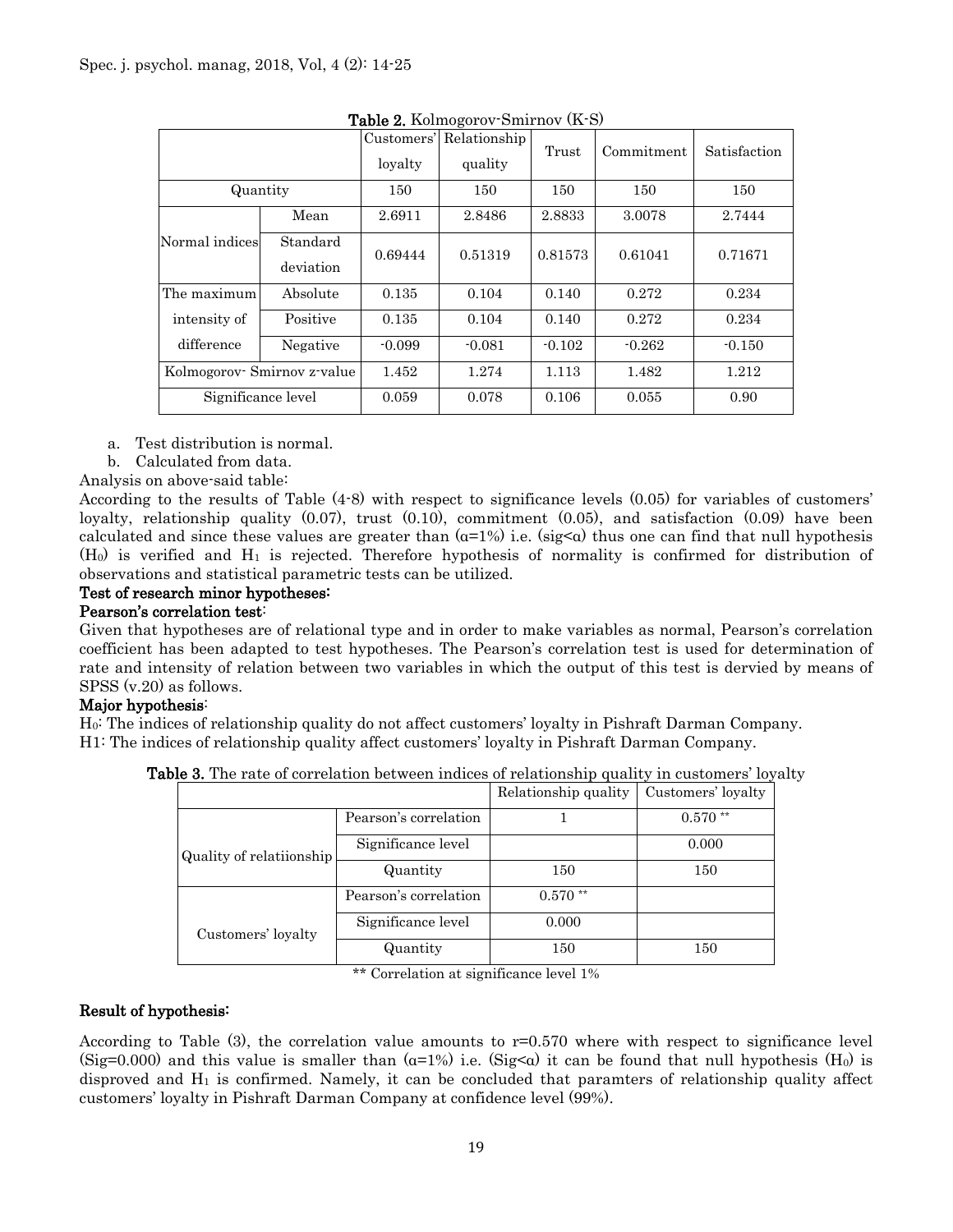#### Minor hypotheses:

Hypothesis 1:

H0: Trust does not affect loyalty of customers in Pishraft Darman Company.

H1: Trust affects loyalty of customers in Pishraft Darman Company.

|                    | <b>Table 4.</b> The correlation value of trust in loyalty of customers |                      |                    |  |  |  |
|--------------------|------------------------------------------------------------------------|----------------------|--------------------|--|--|--|
|                    |                                                                        | Relationship quality | Customers' loyalty |  |  |  |
|                    | Pearson's correlation                                                  |                      | $0.386**$          |  |  |  |
| Trust              | Significance level                                                     |                      | 0.000              |  |  |  |
|                    | Quantity                                                               | 150                  | 150                |  |  |  |
|                    | Pearson's correlation                                                  | $0.386**$            |                    |  |  |  |
| Customers' loyalty | Significance level                                                     | 0.000                |                    |  |  |  |
|                    | Quantity                                                               | 150                  | 150                |  |  |  |

| Table 4. The correlation value of trust in loyalty of customers |  |
|-----------------------------------------------------------------|--|
|-----------------------------------------------------------------|--|

\*\* Correlation at significance level 1%

# Result of hypothesis:

According to Table 4, correlation value is 0.386 thus with respect to significance level (0.000) whereas this value is smaller than  $(a=1\%)$  i.e.  $(Sig<\alpha)$  thus it can be found that null hypothesis  $(H_0)$  is rejected and  $H_1$ hypothesis has been verified. Namely, it can be concluded that variable of trust has affect customers' loyalty in Pishraft Darman Company at confidence level of 99%.

# Hypothesis 2:

H0: Trust does not affect loyalty of customers in Pishraft Darman Company.

H1: Trust affects loyalty of customers in Pishraft Darman Company.

| <b>Table 5.</b> The correlation value of commitment in loyalty of customers |                       |                      |                    |  |  |
|-----------------------------------------------------------------------------|-----------------------|----------------------|--------------------|--|--|
|                                                                             |                       | Relationship quality | Customers' loyalty |  |  |
|                                                                             | Pearson's correlation |                      | $0.312**$          |  |  |
| Commitment                                                                  | Significance level    |                      | 0.000              |  |  |
|                                                                             | Quantity              | 150                  | 150                |  |  |
|                                                                             | Pearson's correlation | $0.312$ **           |                    |  |  |
| Customers' loyalty                                                          | Significance level    | 0.000                |                    |  |  |
|                                                                             | Quantity              | 150                  | 150                |  |  |

Table 5. The correlation value of commitment in loyalty of customers

\*\* Correlation at significance level 1%

# Result of hypothesis:

According to Table 5, correlation value amounts to 0.312 where with respect to significance level (0.000) and since this value is smaller than  $(a=1\%)$  namely  $(Sig<\alpha)$  thus one can find that null hypothesis  $(H_0)$  has been rejected and  $H_1$  hypothesis is confirmed. Namely, it can be concluded that variable of commitment has affected loyalty of customers in Pishraft Darman Company at significance level 99%.

#### Hypothesis 3:

H0: Satisfaction does not affect loyalty of customers in Pishraft Darman Company.

H1: Satisfaction affect loyalty of customers in Pishraft Darman Company.

| Table 6. The correlation value of commitment in loyalty of customers |  |  |  |  |
|----------------------------------------------------------------------|--|--|--|--|
|----------------------------------------------------------------------|--|--|--|--|

|                    |                       | Relationship quality | Customers' loyalty |
|--------------------|-----------------------|----------------------|--------------------|
|                    | Pearson's correlation |                      | $0.242$ **         |
| Satisfaction       | Significance level    |                      | 0.000              |
|                    | Quantity              | 150                  | 150                |
|                    | Pearson's correlation | $0.242**$            |                    |
| Customers' loyalty | Significance level    | 0.000                |                    |
|                    | Quantity              | 150                  | 150                |

\*\* Correlation at significance level 1%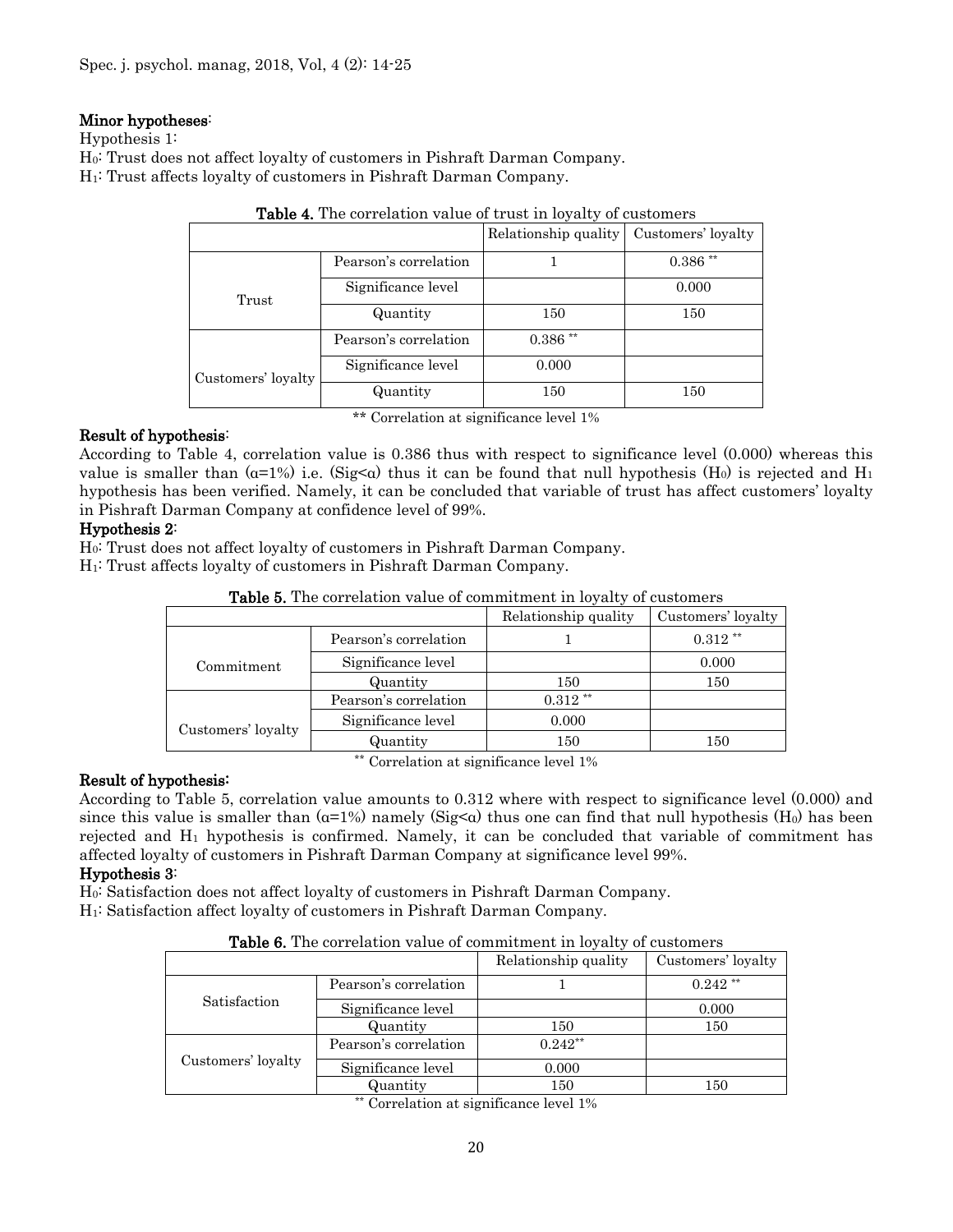#### Result of hypothesis:

According to Table 6, the correlation value is 0.242. With respect to significance level (0.003) this value is smaller than ( $\alpha$ =1%) namely (Sig< $\alpha$ ) thus it can be found that null hypothesis (H<sub>0</sub>) has been disproved and H<sub>1</sub> hypothesis is confirmed. Namely, it can be concluded that variable of satisfaction affects loyalty of custyomers in Pishraft Darman Company at signficance level of 99%.

| Row            | Hypothesis            | Dependent<br>variable   | Independent<br>variable | Correlation<br>coefficient(R) | Error<br>level $(\alpha)$ | Significance<br>level (Sig) | Test result     |
|----------------|-----------------------|-------------------------|-------------------------|-------------------------------|---------------------------|-----------------------------|-----------------|
|                | Major<br>hypothesis 1 | Loyalty of<br>customers | Relationship<br>quality | 0.570                         | 0.01                      | 0.000                       | $H_1$ confirmed |
| $\overline{2}$ | Minor<br>hypothesis 1 | Loyalty of<br>customers | Trust                   | 0.386                         | 0.01                      | 0.000                       | $H_1$ confirmed |
| 3              | Minor<br>hypothesis 2 | Loyalty of<br>customers | Commitment              | 0.312                         | 0.01                      | 0.000                       | $H_1$ confirmed |
| 4              | Minor<br>hypothesis 3 | Loyalty of<br>customers | Satisfaction            | 0.242                         | 0.01                      | 0.003                       | $H_1$ confirmed |

Table 7. Conclusion for testing of research hypotheses:

#### Multiple regression test

If effects of independent variables on dependent variable is analyzed symultaneously different resulys may be derived. The multiple regression has been utilized to determine effect of these factors at the same time and with respect to verification of correlation between independent and dependent variables, we analyze the quantitative relationship among independent and dependent variables to present them as a model. Simialrly, effect of independent variables on dependent variable is examined by multivariate regression technique. Before presentation of multivariate linear regression model, we should analyze hypotheses of the model thaat include the following cases:

#### Hypotheses of resgression model:

- 1- Normality of dependent variable (loyalty of customers): The Kolmogorov-Smirnov (K-S) test has been employed to determine normality of a variable where the results in Table 4-8) have shown data normality.
- 2- Linear relationship among dependent and independent variables (Fisher f-test): The Analysis of Variance (ANOVA) can be used for determination of linear relationship between two variables for this purpose. The total statsitcial hypotheses of regression model are as follows:
- $H_0$  = There is no linear relationship between two variables.
- $H_1$  = There is linear relationship between two variables.

| Model      | Sum of<br>squares | Degree of<br>freedom | Square<br>mean | F-statistic | Significance<br>level |
|------------|-------------------|----------------------|----------------|-------------|-----------------------|
| Regression | 18.250            |                      | 6.083          | 16.569      | 0.000 b               |
| residual   | 53.605            | 146                  | 0.367          |             |                       |
| Total      | 71.855            | 149                  |                |             |                       |

Table 8. Table of Anakysis of Variance (ANOVA)

a. Dependent variable: Loyalty of customers

b. Predictor variables: Satisfaction, commitment, and trust

Analysis of table at above:

According to Table 8, given that significance level amounts to 0.000 and since this value is smaller than  $(a=1%)$  namely (sig<a), one can find that null hypothesis (H<sub>0</sub>) is rejected and H<sub>1</sub> hypothesis is approved. Therefore, linearity hypothesis of relationship is approved between independent variables and dependent variable.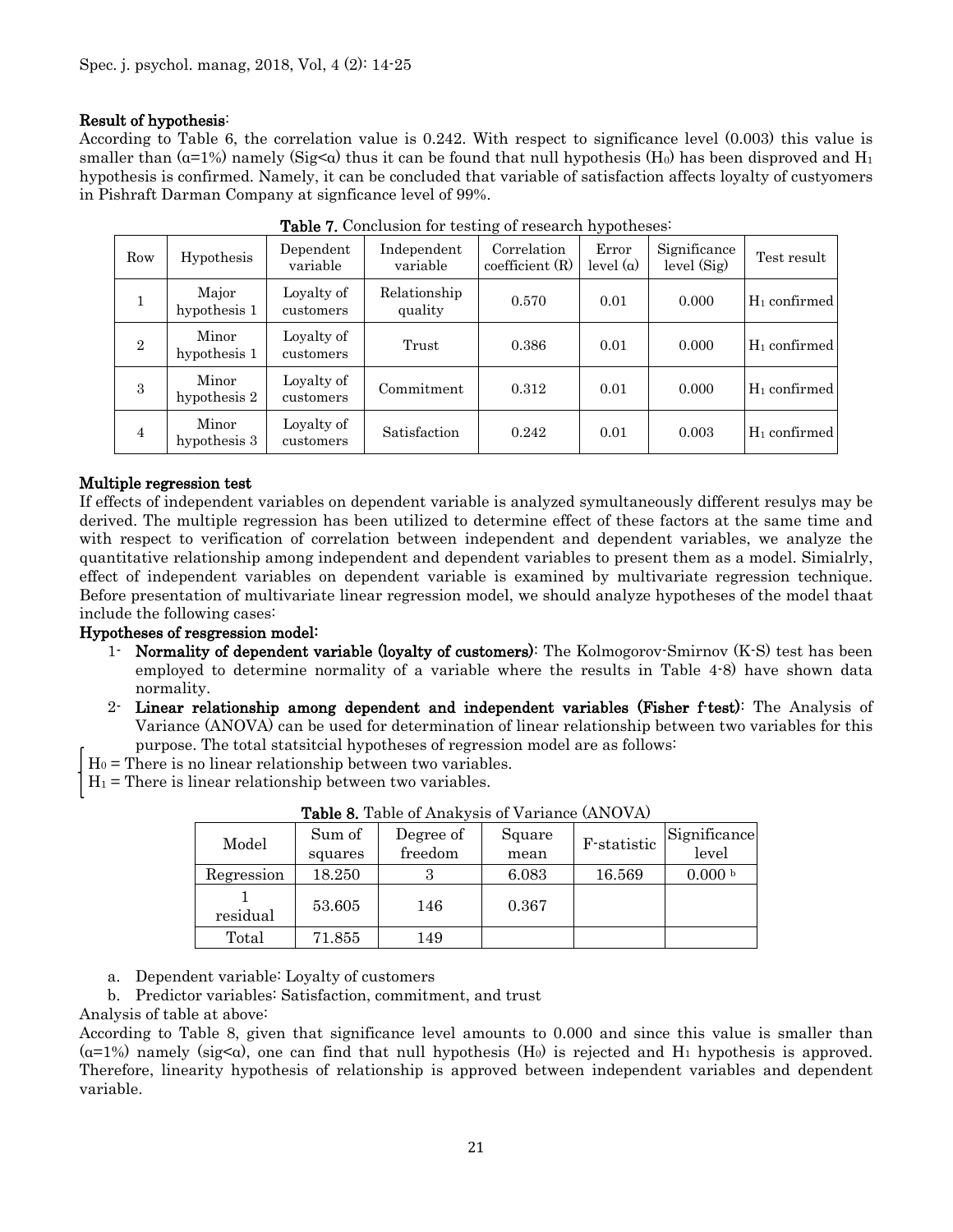#### Correlation coefficient and multivariate determination coefficient:

Based on research data, the problem of multivariate correlation coefficient with determination coeffient in this study are as follow according to Table (4-14): The value of multivariate correlation coefficient shows 0.504 generally how much the intensity of relationship between independent variables with dependent variable i.e. loyalty of customers and determination coefficient (0.254) indicates variation (bias) in dependent variable that can be explained by their regressive equation.

|       | <b>Lables</b> The multiple correlation and determination coemelents |               |                         |                    |                  |  |  |
|-------|---------------------------------------------------------------------|---------------|-------------------------|--------------------|------------------|--|--|
| Model |                                                                     | $\mathrm{R}2$ | Adjusted R <sub>2</sub> | Standard deviation | ∣ Durbin∙ Watson |  |  |
|       | $0.504$ <sup>a</sup>                                                | 0.254         | ).239                   | ${0.60593}$        | .745             |  |  |

Table9: The multiple correlation and determination coefficients

- a. Predictor variables: Satisfaction, commitment, and trust
- b. Dependent variable: Loyalty of customers

#### Errors independence test (residuals)

Durbin-Watson (d) test: Independence of errors from each other (difference between real and predicted values by regression model) is one of the assumptions which are considered in regression. If errors independence hypothesis is rejected and errors are correlated with each other, it is impossible to use regression. Durbin-Watson test is employed to determine independence of errors from each other if this value is placed within range  $(1.5-2.5)$ , H<sub>0</sub> test (no correlation between errors) is accepted otherwise H<sub>0</sub> is rejected (there is correlation between errors). To achieve this important point, Durbin-Watson test can be adapted. The value of this test has been calculated in the following table. Whereas these statistics are place within range (1.5-2.5) so it can be concluded that the errors are independent from each other and regressive model can be utilized to test hypotheses.

Table 10: Durbin-Watson test

| Test          | Favorable value     | Given value | Status                        |  |  |  |
|---------------|---------------------|-------------|-------------------------------|--|--|--|
| Durbin-Watson | $1.5<$ d $\leq$ 2.5 | 1.745       | No correlation between errors |  |  |  |

Given that the aforesaid statistic is placed within range (1.5-2.5) therefore lack of correlation among errors is accepted.

Presentation of multivariate linear regression

We use table of coefficients to propose multivariate regression model  $y = \beta_0 + \beta_1 x_1 + \beta_2 x_2 + \beta_3 x_3$  after analysis on table relating to correlation coefficient for this model in which the introduced variables in this regressive model of this study are as follows:

- y: Loyalty of customers
- X1: Trust

X2: Commitment

X3: Satisfaction

| Model |                  | Non-standard<br>coefficients |          | Standard<br>coefficients | t.    | Significance | Colinearity statistic |       |
|-------|------------------|------------------------------|----------|--------------------------|-------|--------------|-----------------------|-------|
|       |                  | Beta                         | Standard | Beta                     |       | level        | Tolerance             | VIF   |
|       |                  |                              | error    |                          |       |              |                       |       |
|       | Fixed            | 0.461                        | 0.337    |                          | 1.366 | 0.174        |                       |       |
|       | Trust            | 0.267                        | 0.063    | 0.313                    | 4.239 | 0.000        | 0.935                 | 1.069 |
|       | Commitment 0.278 |                              | 0.084    | 0.244                    | 3.308 | 0.001        | 0.937                 | 1.069 |
|       | Satisfaction     | 0.228                        | 0.069    | 0.235                    | 3.281 | 0.001        | 0.994                 | 1.006 |

#### Table 11: Results of analysis of multivariate regression

#### a. Depemdent Variable: Loyalty of customers

According to results of ANOVA in Table 9, with respect to calculated significance level (0.000), the following results are derived at confidence level  $99\%$  ( $\alpha=1\%$ ):

The variables of trust, commitment, and satisfaction are significant for prediction of customers' loyaty at confidence level  $99\%$  ( $\alpha=1\%$ ) (Sig<0.01).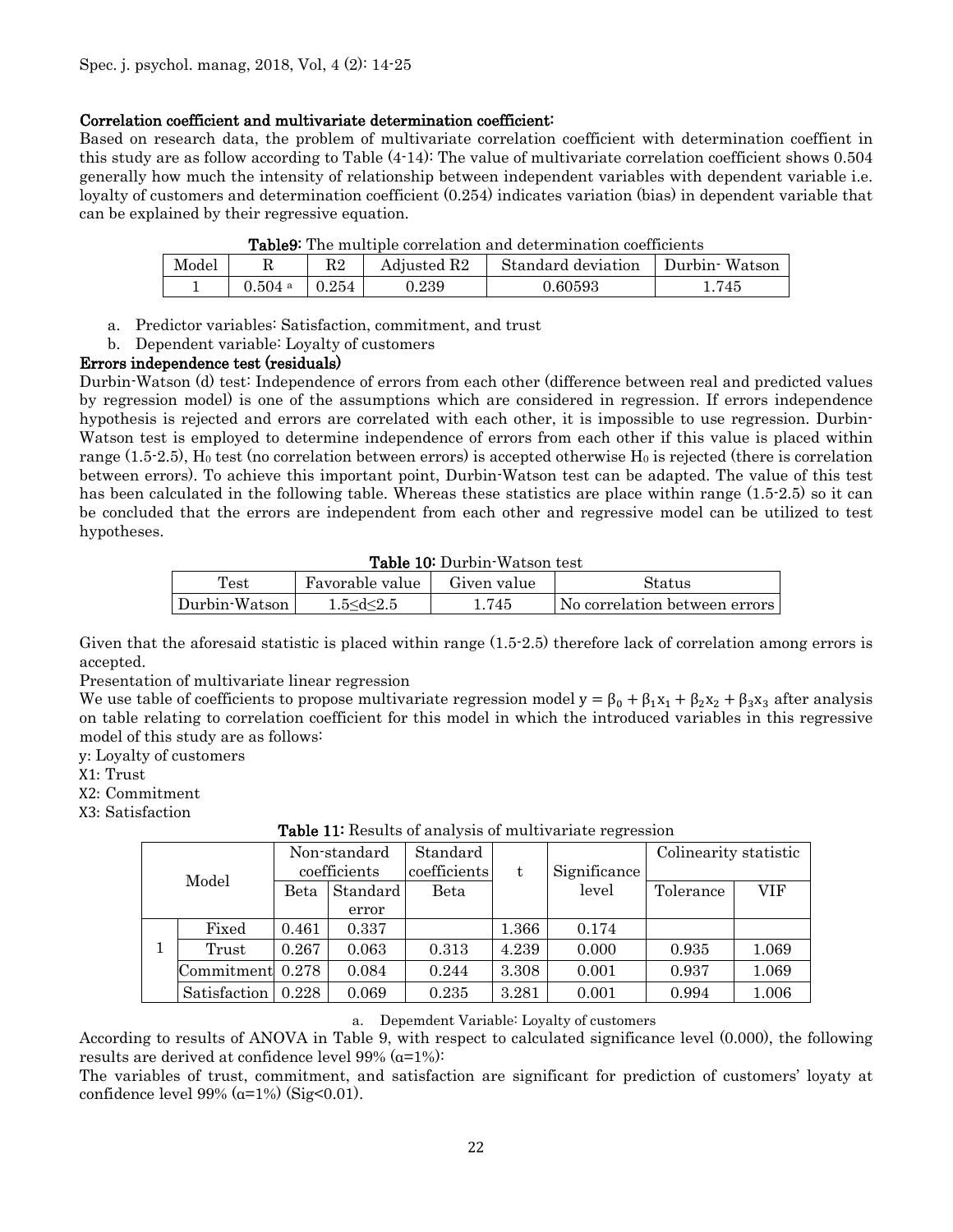The column of coefficients is used to determine effects of three existing variables in regresive model on dependent variable. Therefore the regressive equation is derived in this study as follows:

$$
y = 0.461 + 0.26x_1 + 0.27x_2 + 0.22x_3
$$

The given results from coefficients of regressive equation indicate that the variable of trust justifies 26% of variance for variable of customers' loyalty and also 27% of variable of commitment, and 22% of satisfaction are justified by this variance. With respect to the coefficients, it can be implied that variable of commitment has the maximum effect in loyalty of customers compared to other independent variable.

#### Determination of presence of multicollinearity:

Collinearity is a status that shows an independent variable is a linear function of other independent variables. If level of collinearity is high in a regressive equation this means that there is high correlation between independent variables and the model may not be highly reliable despite high value of  $\mathbb{R}^2$ . In other words, while the model may seem as good but it lacks significant independent variables and these variables may affect each other. The results of this test are given as following table in which tolerance index and Variancve Inflation Factor (VIF) are presented. As tolerance rate is smaller (close to zero), there is fewer information about variables and some problems may emerge in using of regression. Variance Inflation Factor (VIF) is also reciprocal of tolerance and as this factor increases it makes variance of regressive coefficient as unsuitable for prediction.

With respect to the last column of Table  $(4-16)$ , VIF value is lesser than 5 (VIF<5) for all independent variables. Therefore, there is no collinearity between independent variables. Thus, the fitted model is reliable. Analysis of error (residual):

The normality of residuals can be used for determination of accuracy of prediction of dependent variable by independent variables. Two diagrams including histogram of residuals and residuals normal line diagram (cum probe) can lead us to this objective:



Diagram 1. Histogram of residuals (errors)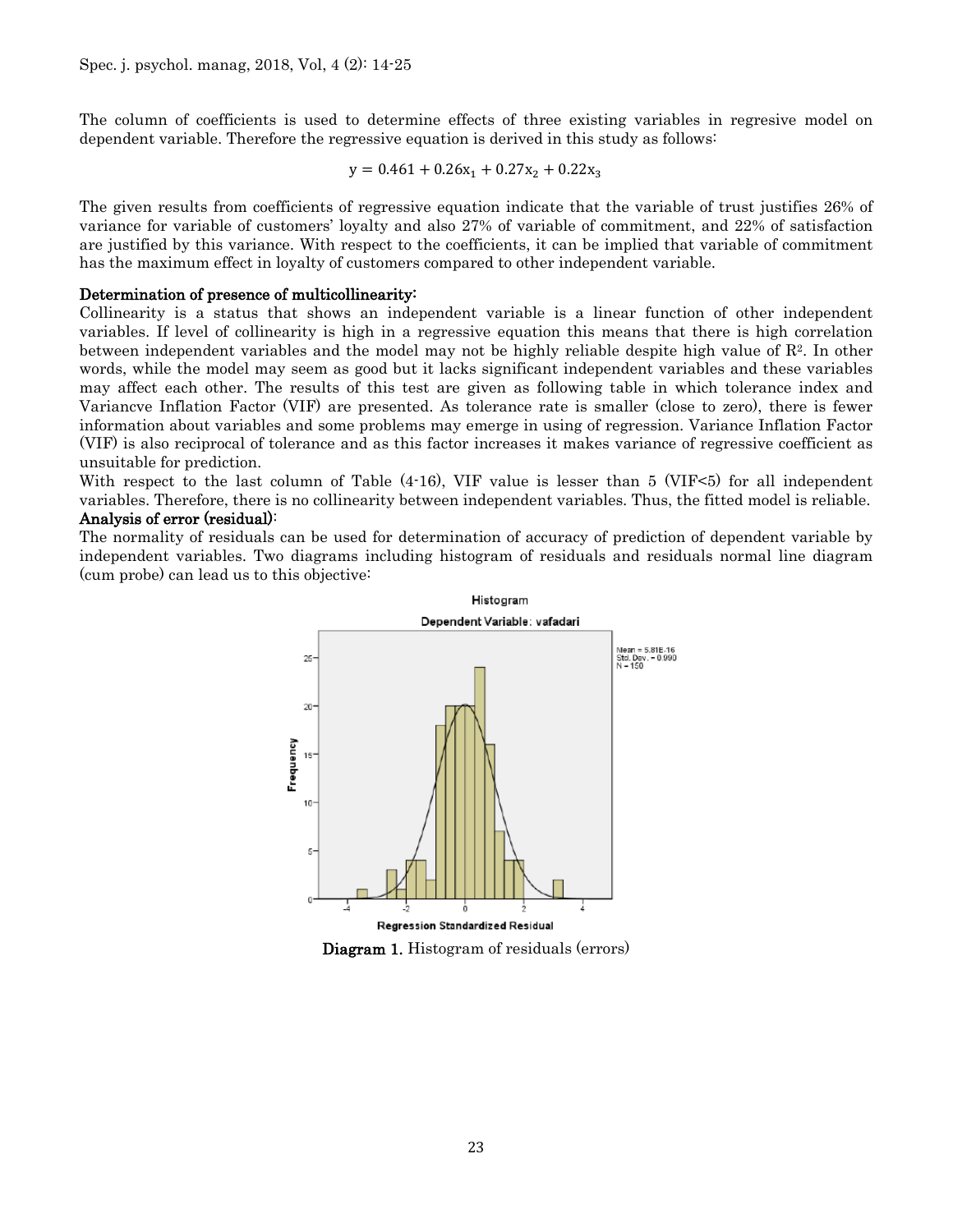



Diagram 2. Normal line of residuals/ errors (cum probe)

#### Conclusion and discussion

- 1. With respect to result of testing major hypothesis that denotes 'the indices of relationship quality affect loyalty of customers in Pishraft Darman Company', the servicing sector should be led to increase level of perceived quality of services with focus in establishing relations with customers and creating high level of trust, satisfaction, and commitment by execution of relevant marketing activities.
- 2. Given the result of testing first hypothesis: 'trust affect loyalty of customers in Pishraft Darman Company' thus it is suggested to the directors to look for the reasons and roots of non-honest climate among organization and to plan for such a sense. The customers may feel they could not trust in members of company to establish honest relations. Therefore, it issuggested to directors to identify reasons for creating of non-confidence in customers and to tend for improvement of trust.
- 3. With respect to result of testing the second hypothesis: 'commitment affects loyalty of customers Pishraft Darman Company', thus higher level of quality for relationship with customer and commiotment of customers to service provider, satisfaction with the received services, and maintenance of created relation with customers are led to loyalty of the satisfied custmers. Therefore, servicing sector should move toward making customers loyal and further profitability with focus in creating of relations of quality.
- 4. Given the result of third hypothesis; namely, 'satisfaction with relationship affects loyalty of customers in Pishraft Darman Company', thus it seems necessary for strengthening and improving foundations for satisfaction with relationship in order to achieve further loyalty before customers. The close and long-term relationship for perception and recognition of customers' reqiirements may lead to customer's satisfaction and trust and finally to create their loyalty more than ever. Therefore, organization should look for establishment of such a close and long-term relationship by taking appropriate strategies.

The purpose of this study was to investigate the effect of relationship quality indicators on customer loyalty of Pishraft-Darman Company. The population of this research included all clients of Pishraft-Darman Company in 2017. Accordingly, 150 clients were selected using the unlimited population sampling method. In this research, relationship quality indices (trust, commitment and satisfaction) were independent variables and customer loyalty was dependent variable. The present research is an applied research and descriptive-survey in terms of its methodology. In this research, library method and a questionnaire were used to collect data and information. All hypotheses have been analyzed at a significance level of  $p < .01$ . For all statistical operations, SPSS software version 20 has been used.

The research results are as follows: